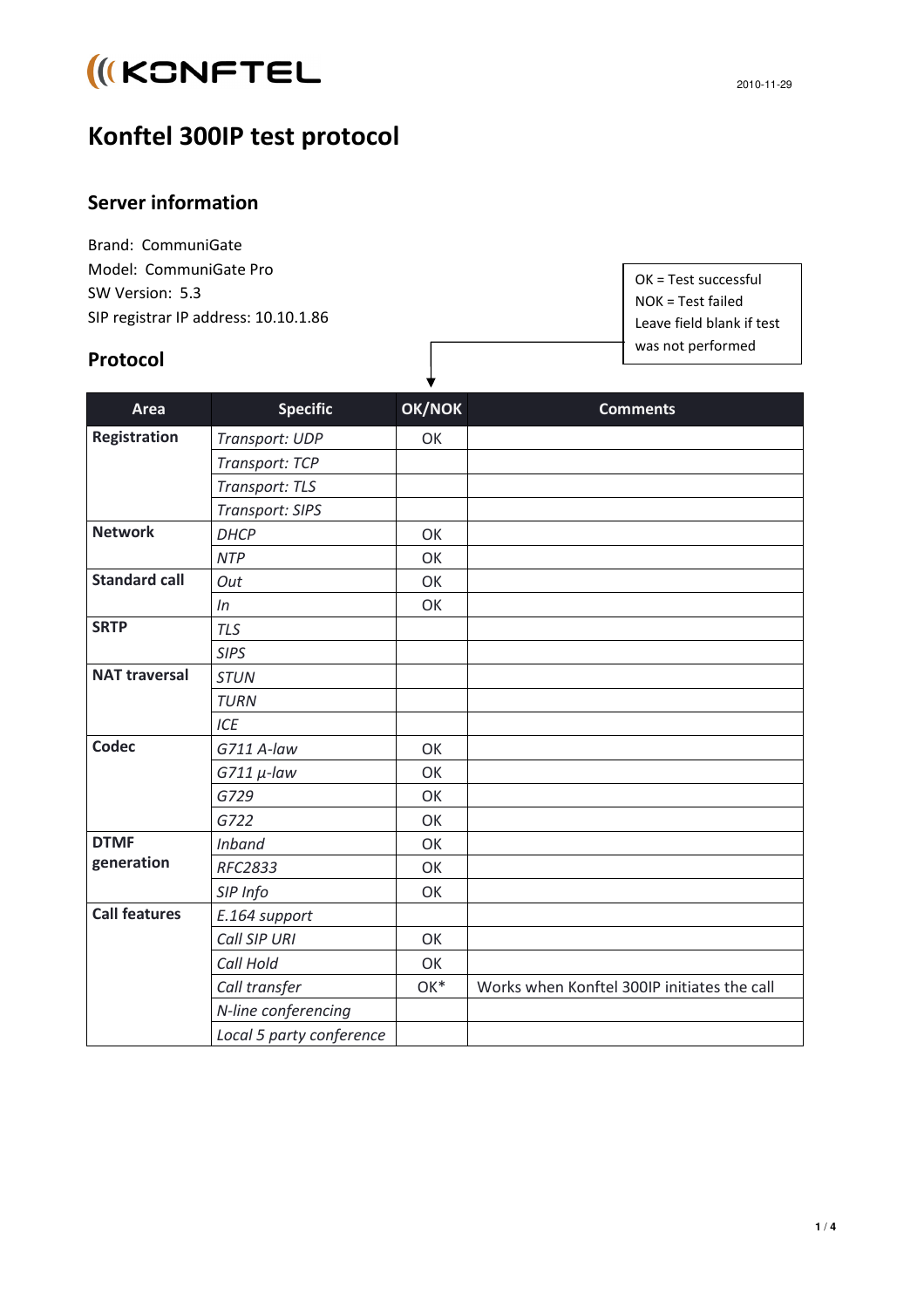

#### **Details**

Konftel 300IP version: 2.0.1 Konftel 300IP address and user: 4000 Other SIP phone address and user: 3000

#### **Comments**

#### **SIP trace from Konftel 300IP**

```
Nov 29 13:44:47: TX 417 bytes Request msg REGISTER/cseq=40745 (tdta0x1f0458) to UDP 10.10.1.86:5060: 
REGISTER sip:10.10.1.86;transport=udp SIP/2.0 
Via: SIP/2.0/UDP 10.10.1.150:5060;rport;branch=z9hG4bKPj1H69qyu6a1Uusicssitv9i6qCI8NAjyR 
Max-Forwards: 70 
From: <sip:4000@10.10.1.86>;tag=qecySVkUTstdwdk43bIdZPLZWkgxouib 
To: <sip:4000@10.10.1.86> 
Call-ID: qPaIiCdeFOvJNLVya0b83IiExpYKWaQw 
CSeq: 40745 REGISTER 
User-Agent: Konftel300IP 2.0.1 
Contact: <sip:4000@10.10.1.150:5060> 
Expires: 0 
Content-Length: 0 
--------------------------------------------------------------------------------- 
Nov 29 13:44:47: RX 502 bytes Response msg 401/REGISTER/cseq=40745 (rdata0x1dfa9c) from UDP 
10.10.1.51:5060: 
SIP/2.0 401 Authentication required 
Via: SIP/2.0/UDP 10.10.1.150:5060;rport=5060;branch=z9hG4bKPj1H69qyu6a1Uusicssitv9i6qCI8NAjyR 
From: <sip:4000@10.10.1.86>;tag=qecySVkUTstdwdk43bIdZPLZWkgxouib 
To: <sip:4000@10.10.1.86>;tag=0E59EC87 
Call-ID: qPaIiCdeFOvJNLVya0b83IiExpYKWaQw 
CSeq: 40745 REGISTER 
WWW-Authenticate: Digest realm="konftel-
pc12.konftel.local",nonce="2B636BFDD9A4EBA2E1BE",opaque="opaqueData",qop="auth",algorithm=MD5 
Server: CommuniGatePro/5.3.10 _community_ 
Content-Length: 0 
--------------------------------------------------------------------------------- 
Nov 29 13:44:47: TX 705 bytes Request msg REGISTER/cseq=40746 (tdta0x1f0458) to UDP 10.10.1.86:5060: 
REGISTER sip:10.10.1.86;transport=udp SIP/2.0 
Via: SIP/2.0/UDP 10.10.1.150:5060;rport;branch=z9hG4bKPjgKyDhL7BQLCToDssQ1MydQmlyUWkzrYb 
Max-Forwards: 70 
From: <sip:4000@10.10.1.86>;tag=qecySVkUTstdwdk43bIdZPLZWkgxouib 
To: <sip:4000@10.10.1.86> 
Call-ID: qPaIiCdeFOvJNLVya0b83IiExpYKWaQw 
CSeq: 40746 REGISTER 
User-Agent: Konftel300IP 2.0.1 
Contact: <sip:4000@10.10.1.150:5060> 
Expires: 0 
Authorization: Digest username="4000", realm="konftel-pc12.konftel.local", 
nonce="2B636BFDD9A4EBA2E1BE", uri="sip:10.10.1.86;transport=udp", 
response="951a11c7e5679f023c24781c0ce0a046", algorithm=MD5, 
cnonce="rmArCSQ3ULMv1IhjRgezn0kNkTIcHC4V", opaque="opaqueData", qop=auth, nc=00000001 
Content-Length: 0 
--------------------------------------------------------------------------------- 
Nov 29 13:44:47: RX 543 bytes Response msg 200/REGISTER/cseq=40746 (rdata0x1dfa9c) from UDP 
10.10.1.51:5060:
```

```
SIP/2.0 200 OK
```
Via: SIP/2.0/UDP 10.10.1.150:5060;rport=5060;branch=z9hG4bKPjqKyDhL7BOLCToDssO1MydOmlyUWkzrYb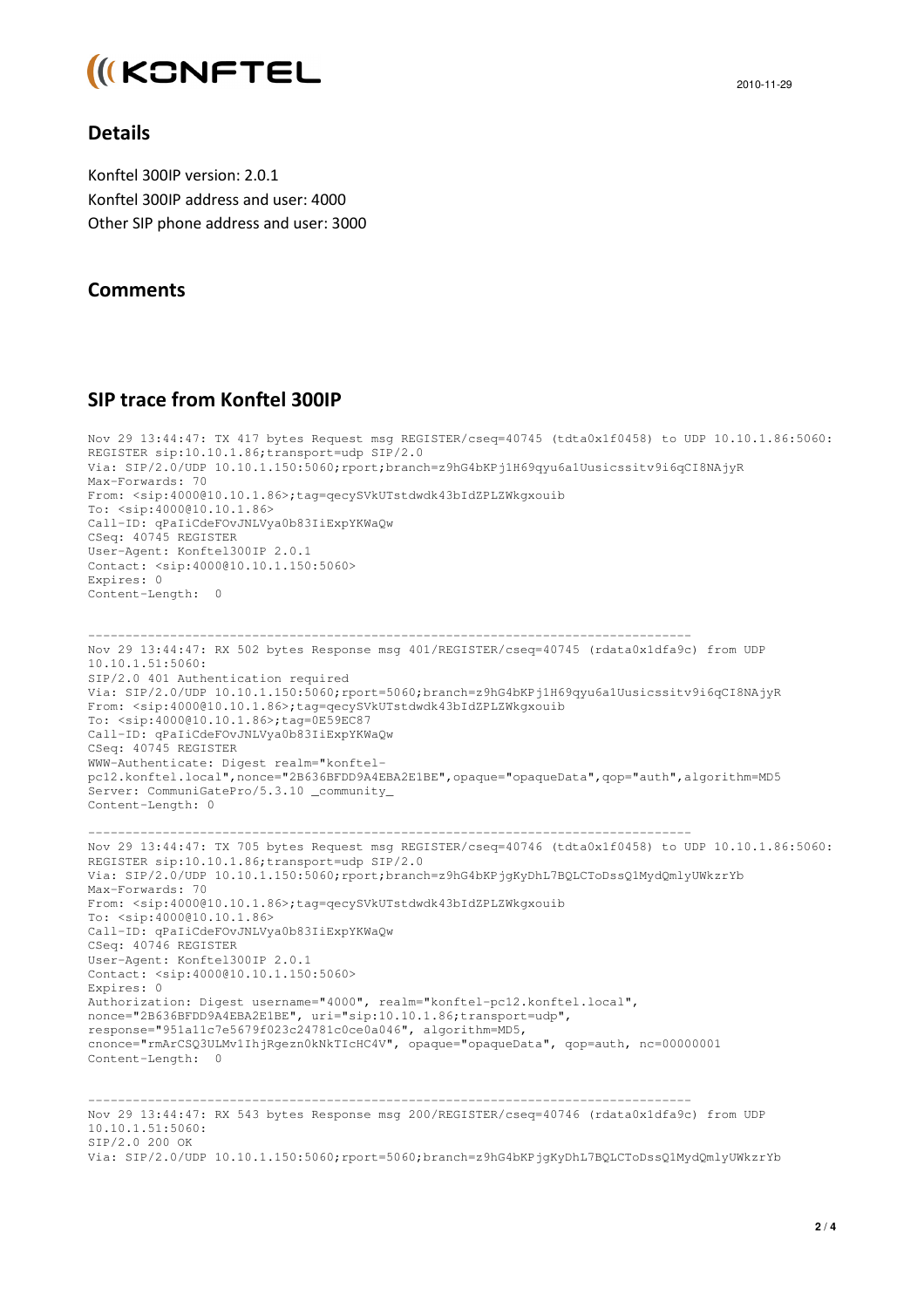

2010-11-29

From: <sip:4000@10.10.1.86>;tag=qecySVkUTstdwdk43bIdZPLZWkgxouib To: <sip:4000@10.10.1.86>;tag=5DE672EB Call-ID: qPaIiCdeFOvJNLVya0b83IiExpYKWaQw CSeq: 40746 REGISTER Expires: 0 Event: registration Date: Mon, 29 Nov 2010 12:44:47 GMT Allow: PUBLISH, SUBSCRIBE Supported: path,gruu Allow-Events: presence,message-summary,reg,dialog,line-seize,keep-alive,refer Server: CommuniGatePro/5.3.10 community Content-Length: 0 --------------------------------------------------------------------------------- Nov 29 13:44:54: TX 511 bytes Request msg REGISTER/cseq=7265 (tdta0x1ef4a8) to UDP 10.10.1.86:5060: REGISTER sip:10.10.1.86;transport=udp SIP/2.0 Via: SIP/2.0/UDP 10.10.1.150:5060;rport;branch=z9hG4bKPjhSvZL0dlXm0x9NMGD2rAMYZPNk9AMqGM Max-Forwards: 70 From: <sip:4000@10.10.1.86>;tag=u5m2U69sWA6Q-lCoIeW34uePAbZpzB8X To: <sip:4000@10.10.1.86> Call-ID: qnzRI6WtH7xT5nKWx5PVdaMo0nrOxENC CSeq: 7265 REGISTER User-Agent: Konftel300IP 2.0.1 Contact: <sip:4000@10.10.1.150:5060> Expires: 1800 Allow: PRACK, INVITE, ACK, BYE, CANCEL, UPDATE, SUBSCRIBE, NOTIFY, REFER, MESSAGE, OPTIONS Content-Length: 0 --------------------------------------------------------------------------------- Nov 29 13:44:54: RX 501 bytes Response msg 401/REGISTER/cseq=7265 (rdata0x1dfa9c) from UDP 10.10.1.51:5060: SIP/2.0 401 Authentication required Via: SIP/2.0/UDP 10.10.1.150:5060;rport=5060;branch=z9hG4bKPjhSvZL0dlXm0x9NMGD2rAMYZPNk9AMqGM From: <sip:4000@10.10.1.86>;tag=u5m2U69sWA6Q-lCoIeW34uePAbZpzB8X To: <sip:4000@10.10.1.86>;tag=369823C2 Call-ID: qnzRI6WtH7xT5nKWx5PVdaMo0nrOxENC CSeq: 7265 REGISTER WWW-Authenticate: Digest realm="konftelpc12.konftel.local",nonce="2B636BFDD9A4EBA2E1BE",opaque="opaqueData",qop="auth",algorithm=MD5 Server: CommuniGatePro/5.3.10 \_community\_ Content-Length: 0 --------------------------------------------------------------------------------- Nov 29 13:44:54: TX 799 bytes Request msg REGISTER/cseq=7266 (tdta0x1ef4a8) to UDP 10.10.1.86:5060: REGISTER sip:10.10.1.86;transport=udp SIP/2.0 Via: SIP/2.0/UDP 10.10.1.150:5060;rport;branch=z9hG4bKPjzLbykpw3BuOcHiKvfHZgjkXx6L08dITs Max-Forwards: 70 From: <sip:4000@10.10.1.86>;tag=u5m2U69sWA6Q-lCoIeW34uePAbZpzB8X To: <sip:4000@10.10.1.86> Call-ID: qnzRI6WtH7xT5nKWx5PVdaMo0nrOxENC CSeq: 7266 REGISTER User-Agent: Konftel300IP 2.0.1 Contact: <sip:4000@10.10.1.150:5060> Expires: 1800 Allow: PRACK, INVITE, ACK, BYE, CANCEL, UPDATE, SUBSCRIBE, NOTIFY, REFER, MESSAGE, OPTIONS Authorization: Digest username="4000", realm="konftel-pc12.konftel.local", nonce="2B636BFDD9A4EBA2E1BE", uri="sip:10.10.1.86;transport=udp", response="32c72786453c36d77cac6132c93793f0", algorithm=MD5, cnonce="QBgtLDmhJIKuuxsgVWtAGm1vH8nqyB8", opaque="opaqueData", qop=auth, nc=00000001 Content-Length: 0 --------------------------------------------------------------------------------- Nov 29 13:44:54: RX 596 bytes Response msg 200/REGISTER/cseq=7266 (rdata0x1dfa9c) from UDP 10.10.1.51:5060: SIP/2.0 200 OK Via: SIP/2.0/UDP 10.10.1.150:5060;rport=5060;branch=z9hG4bKPjzLbykpw3BuOcHiKvfHZqjkXx6L08dITs From: <sip:4000@10.10.1.86>;tag=u5m2U69sWA6Q-lCoIeW34uePAbZpzB8X To: <sip:4000@10.10.1.86>;tag=6A49EE3E Call-ID: qnzRI6WtH7xT5nKWx5PVdaMo0nrOxENC CSeq: 7266 REGISTER Expires: 1800 Contact: <sip:4000@10.10.1.150:5060>;expires=1800 Event: registration